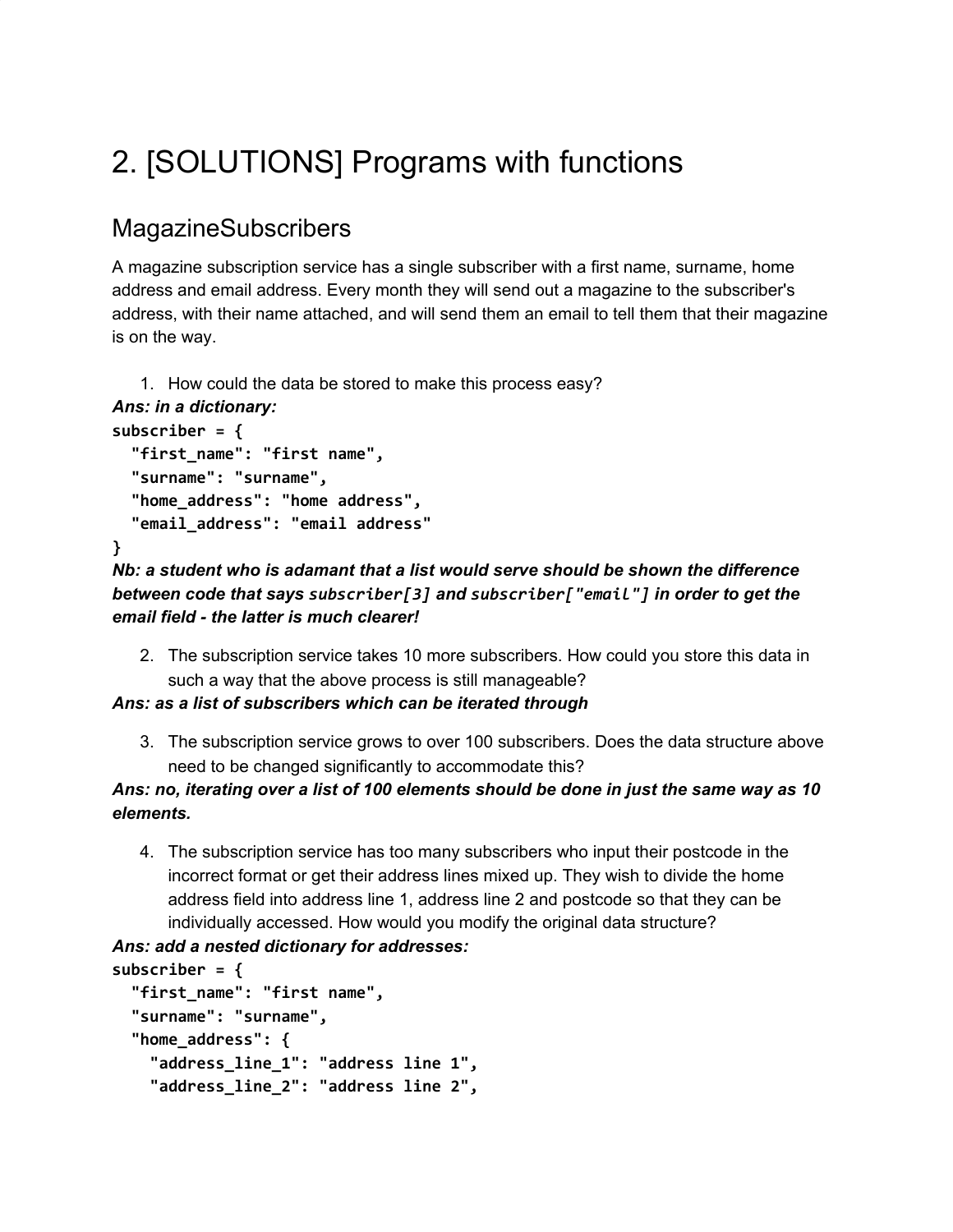```
"postcode": "postcode"
 },
  "email_address": "email_address"
}
```
**Assume** that the following function has already been written:

**emailSubscriber( first\_name, surname, email\_address )** *This function constructs an email body using the deliveree's first and surname and sends the resulting email to their email address*

5. Given the data structures you have designed, write a program to - for every subscriber in your data structure - verify their postcode and send them an email. To verify a postcode, check that it ranges from 6 to 8 characters. If this check fails, do not email the subscriber. Use the above function to send an email.

```
Ans:
subscribers = [{...}, {...}, ...] # the subscriber list
```
**for subscriber in subscribers:**

```
 postcode = subscriber["home_address"]["postcode"]
 if len(postcode) >= 6 and len(postcode) <= 8:
   email(subscriber["first_name"], subscriber["surname"], subscriber["email_address"])
```
# **IntersectingLines**

You are to write a program to determine whether a collection of lines overlap at all, specified by the (x,y) coordinates of their start and end points. For any pair of lines that overlaps, details of the two lines should be written out.

Assume the following:

- You have access to a function **intersect( line1, line2 )**, that takes two lines as parameters and returns True if they intersect and False otherwise.
- The lines you are to work with are already available in a variable called **lines**.
- 1. Design a data structure to hold a collection of lines.

*Answer: A list of dictionaries would be appropriate. Each dictionary holds the information about a single line - the two coordinates of the start and end of the line, held as four integers. An example of a single line, with end points (3,4) and (8,9), is as follows: { "x1" : 3, "y1" : 4, "x2" : 8, "y2" : 9 }*

2. Write a function to take four numbers, representing the coordinates of the two end points of a line, and return a instance of the data structure you have defined in (1) to represent a single line.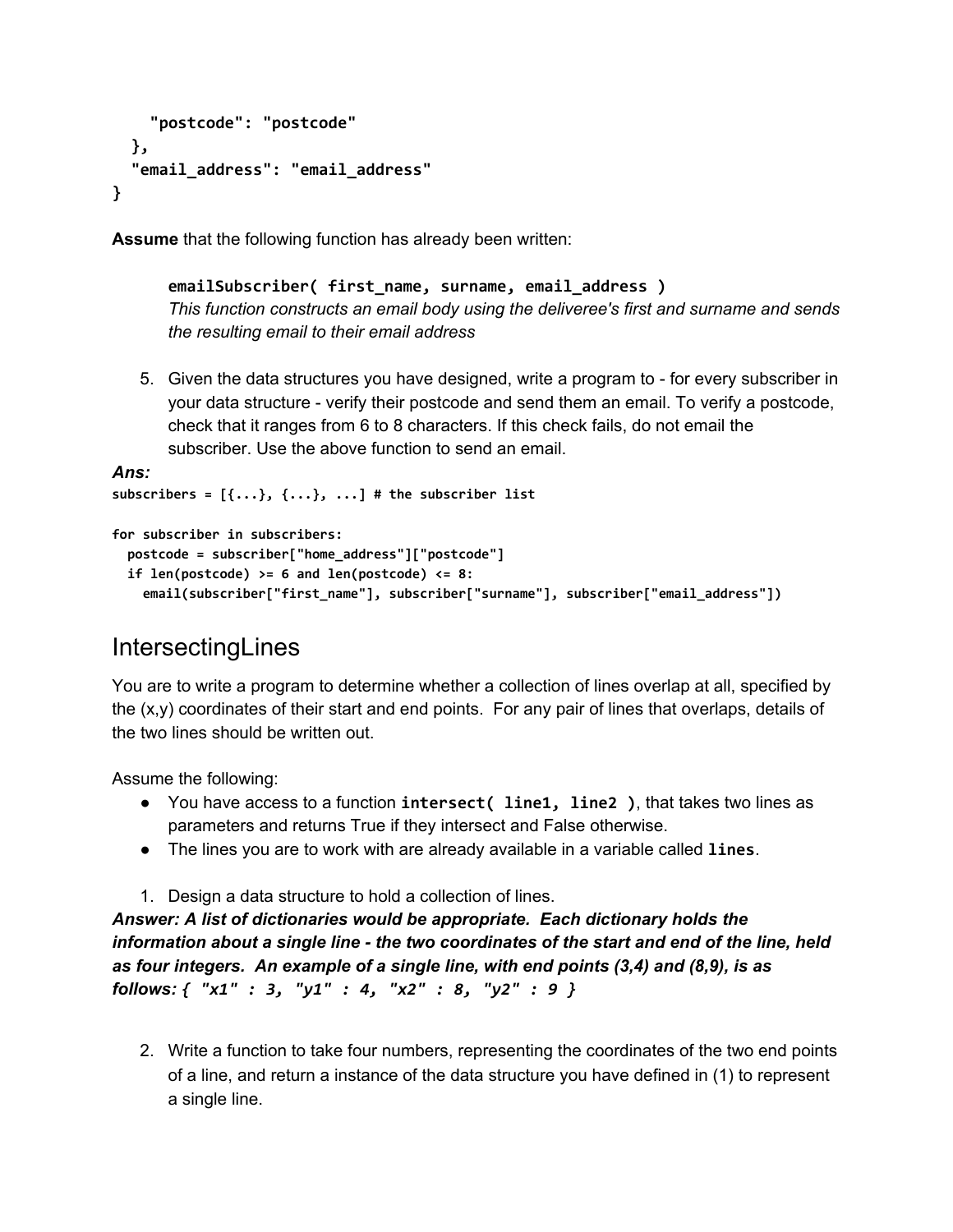*Answer:*

```
def makeLine( x1, y1, x2, y2 ):
    return { "x1" : x1, "y1" : y1, "x2" : x2, "y2" : y2 }
```
3. Assuming **lines** is an instance of the data structure you designed in (1), write a short program to output the details of every pair of lines that overlap.

#### *Answer:*

```
# Check every line against every other line to see if they overlap - write out
details if they do
for line1index in range( len( lines ) - 1 ):
    for line2 in lines[ line1index + 1: ]:
        if intersect( lines[ line1index ], line2 ):
            print( "Intersect: (", lines[line1index]["x1"], ",",
                                   lines[line1index]["y1"], ") - (",
                                   lines[line1index]["y1"], ",",
                                   lines[line1index]["y2"], ") and (",
                                   line2["x1"], ",", line2["y1"], ") - (",
                                   line2["x2"], ",", line2["y2"], ")", sep = "" )
```
4. Convert the code you wrote in (2) into a function that takes as parameter a collection of lines in the format you designed in (1) and returns a collection of every pair of lines that overlap. What data structure will you use to hold the collection of pairs?

### *Answer:*

```
def overlappingLines( lines ):
    overlaps = []
   for line1index in range( len( lines ) - 1 ):
        for line2 in lines[ line1index + 1: ]:
            if intersect( lines[ line1index ], line2 ):
                overlaps.append( (lines[ line1index ], line2) )
    return overlaps
```
# **HighScoreTable**

In a game being developed, a high score table is required that will hold only the top five scores seen to date. Each entry holds a name and a score - a whole number. A player can only appear in the table once. The scores in the table should be retained in order, highest to lowest.

1. Design a data structure to hold the high score table *Answer: A list of dictionaries, where each dictionary represents a single high score by having two entries, one for the name of the player (a string) and one for his/her score (an integer). The list can never have more than five entries, but can have fewer. So - a high score table with only one entry would look like: [ { "name" : "Quintin", "score" : 78 } ]*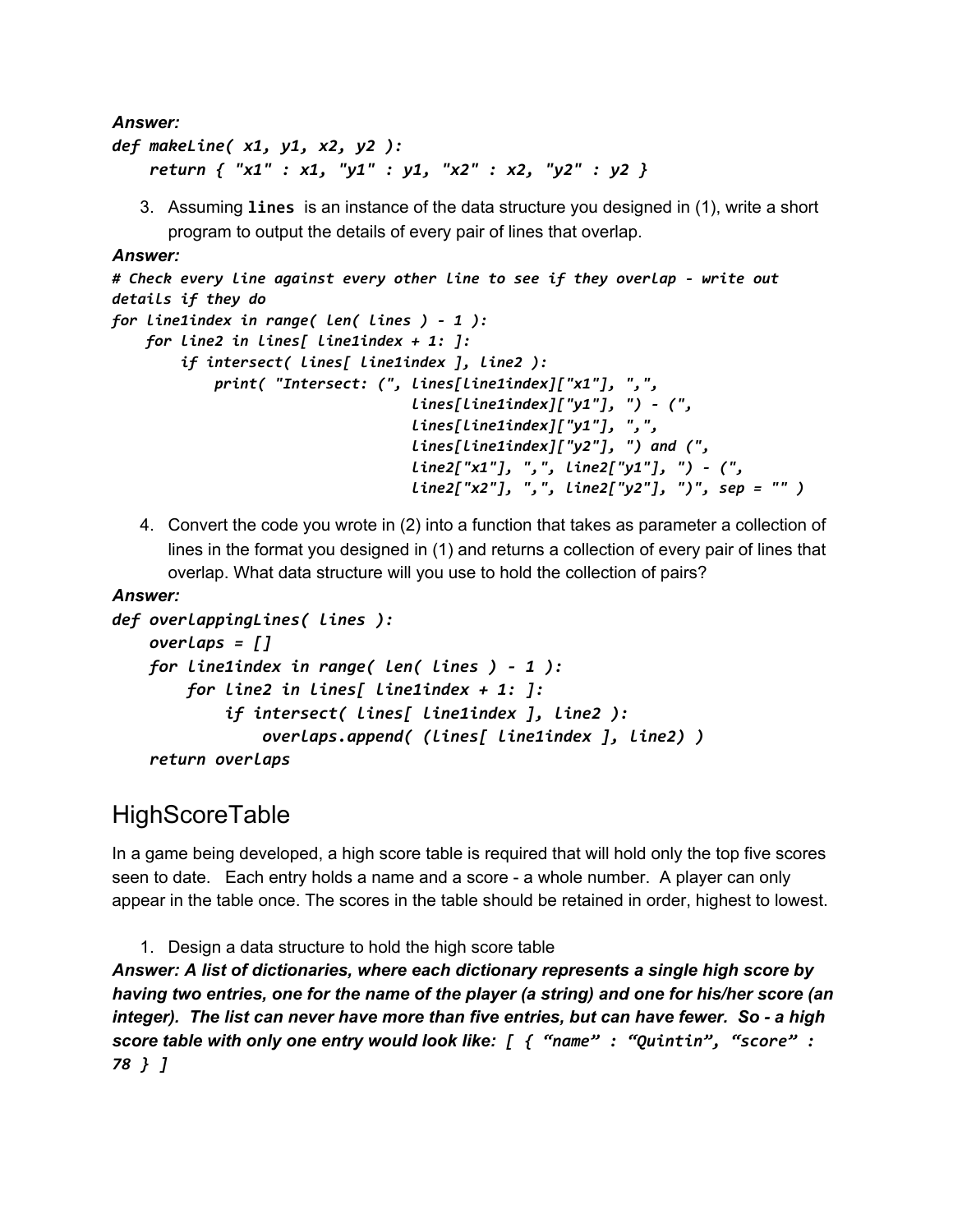**Assume** the following functions are already available:

#### **isANewHighScore( scores, score )**

*Takes a high score table in your format from (1) and a score. Returns True if the score should be inserted into the table, False otherwise.*

#### **addEntry( scores, name, score )**

Takes a high score table in your format from (1), a name as a string, and a score as an *integer. Updates the table with the new entry, according to the initial specification above. Assume a check has already been made to determine that this is a new high score to be inserted into the table.*

#### **containsName( scores, name )**

*Takes a high score table in your format and a name as a string. Returns -1 if the name does not appear in the table, otherwise the index into the high score table contains an entry for this name.*

#### **printTable( scores )**

*Takes a high score table in your format, and prints it out.*

#### **playGame()**

*Plays a single round of the game, returning the score gained as an integer.*

- 2. Write a program that makes use of these functions **(assume they ARE written already)** and enables a user to play the game repeatedly - consider the following
	- a. Ask for a  $y/n$  response on whether the user wants to continue playing after each game is completed.
	- b. Update the high score table after each game is completed, if the score is good enough (if it is, you'll need to ask the current user for their name) and then print out the table.
	- c. Write out the winner at the end.

#### *Answer:*

```
# Main program section
# --------------------
highScores = []
continue = "y"
while continue == "y":
    scoreThisGame = playGame()
    if isANewHighScore( highScores, scoreThisGame ):
       playerName = input( "Well done - a new high score - what is your
name? " )
```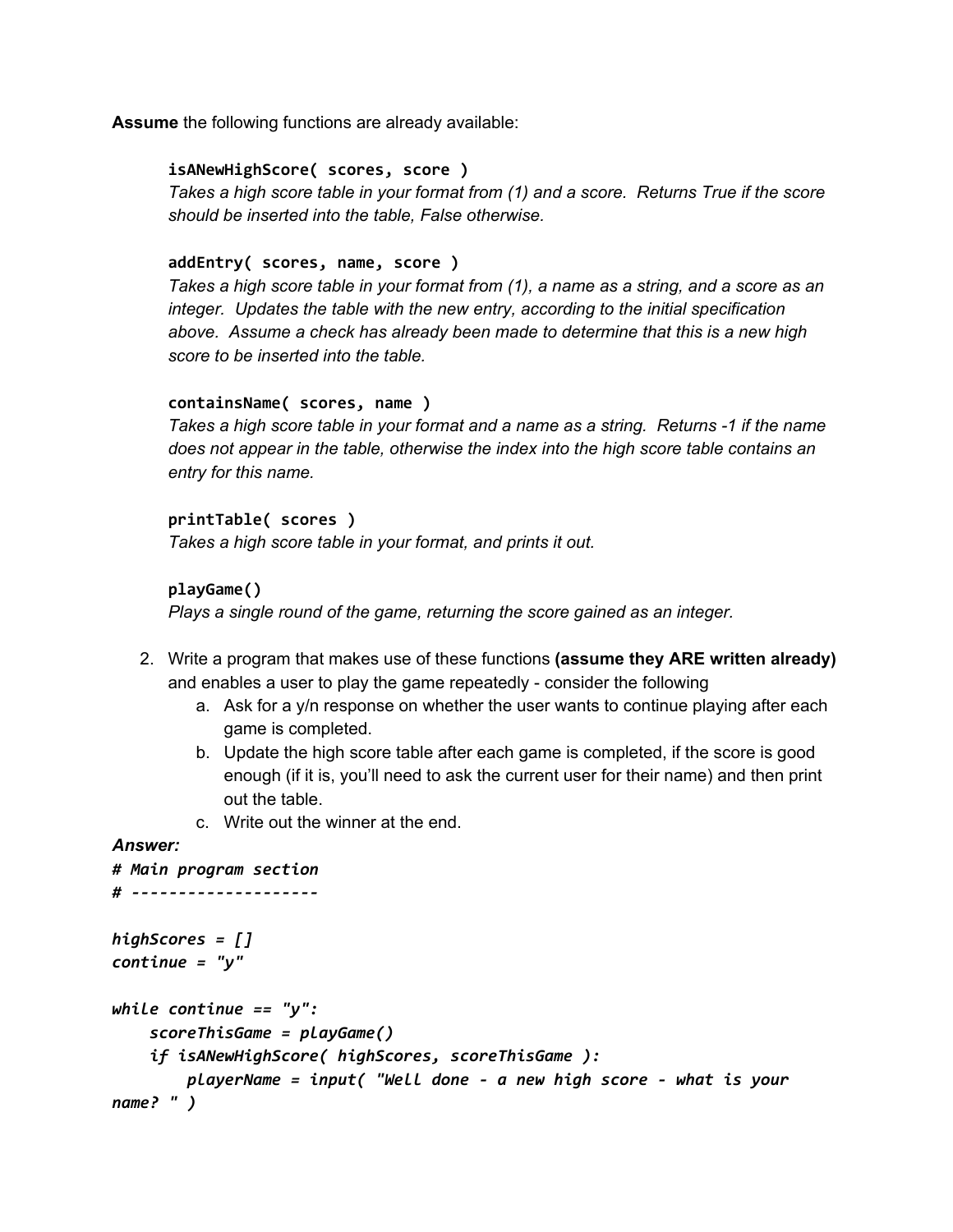```
addEntry( highScores, playerName, scoreThisGame )
        printTable( highScores )
    continue = input( "Play again? (y/n) : " )
print( "The winner is", highScores[ 0 ][ "name" ],
       "with a score of", highScores[ 0 ][ "score" ] )
   3. Write the printTable function.
Answer:
def printTable( scores ):
    print( "High score table" )
    print( "----------------" )
    for entry in scores:
        print( entry[ "name" ], ":", entry[ "score" ] )
   4. Write the isANewHighScore function.
Answer:
def isANewHighScore( scores, score ):
    return len( scores ) < maxSize or scores[ -1 ] < score
   5. Write the containsName function.
Answer:
def containsName( scores, name ):
    pos = -1
    for i in range( len( scores ) ):
        if scores[ i ] == name:
            pos = i
    return pos
   6. Write the addEntry function.
Answer:
def addEntry( scores, name, score ):
    newEntry = { "name" : name, "score" : score }
    nameExistsPos = containsName( scores, name )
    if nameExistsPos == -1:
        if len( scores ) == maxSize:
            del( scores[ -1 ] )
    else:
        del( scores[ namesExistsPos ] )
    pos = 0
    while pos < len( scores ) and scores[ pos ][ "score" ] > score:
```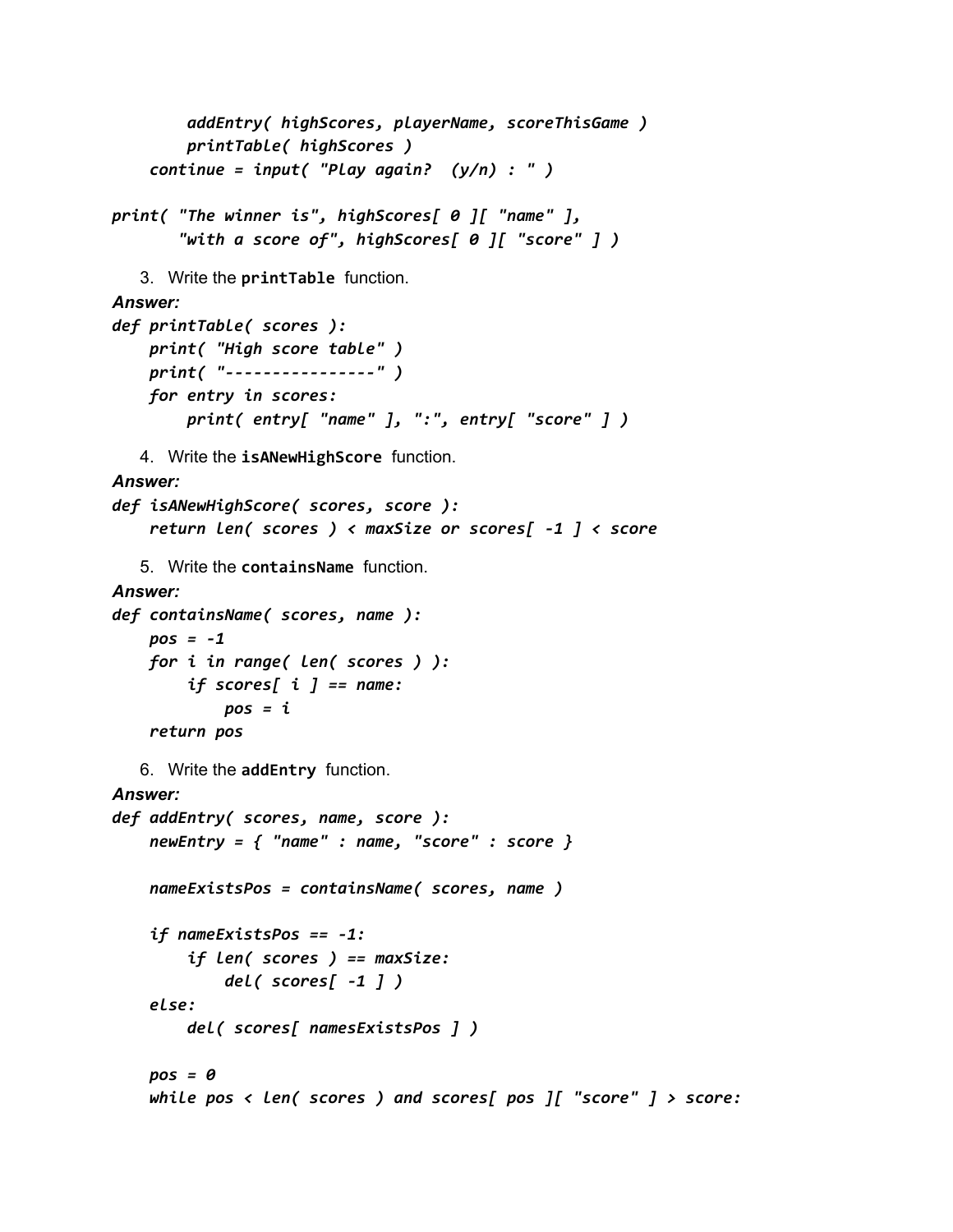```
pos = pos + 1
if pos == len( scores ):
    scores.append( newEntry )
else:
    scores.insert( pos, newEntry )
```
# AvailabilityChecker

In this example we will develop an application that performs functions on a calendar. Consider the following data structure:

```
my_day = [
  {
    "start": 9,
    "end": 11,
    "name": "Teaching",
    "private": False,
  },
  {
    "start": 12,
    "end": 14,
    "name": "Doctor's Appointment",
    "private": True,
  },
  {
    "start": 14,
    "end": 16,
    "name": "Supervisor Meeting",
    "private": False,
  }
]
```
1. Write a function called **simpleCheck( hour )** that, given an hour in the 24hr clock format, will check this hour against the calendar and return whether or not I am busy. If I have an appointment, return the dictionary for that appointment. If not, return False.

### *Ans:*

```
def simple_check(hour):
  for app in my_day:
    if hour >= app["start"] and hour < app["end"]:
      return app
  return False
```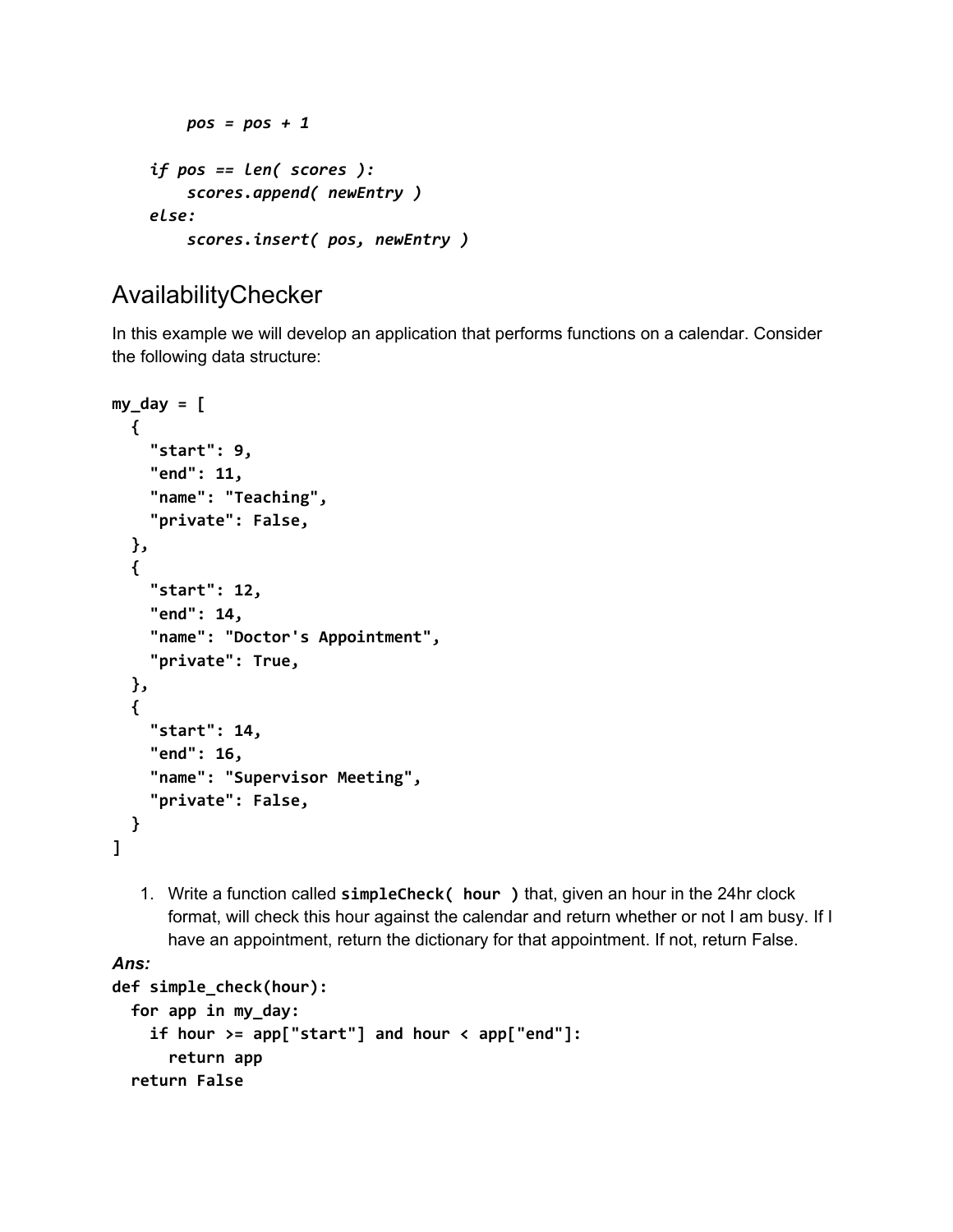2. Write a function called **infoCheck( appointment )** that, given an appointment (as a dictionary), returns the name of the appointment, but only if it is not private. If it is a private appointment, a string should be returned indicating as such. If there is no appointment, a string indicating that I am free should be returned.

```
Ans:
```

```
def info_check(app):
  if app["private"]:
    return "Private appointment"
  else:
    return app["name"]
```
3. Write a function called **workCheck( hour )** that indicates whether or not the hour specified is during work time. Assume that I work from 8 to 18 - any time queried outwith these hours should return False, any time within should return True.

*Ans:*

```
def work_check(hour):
  if hour >= 8 and hour < 18:
    return True
  else:
    return False
```
4. Construct the full application: this should have a command line interface which asks the user to input an hour. The application should then return something informative about my working schedule (something like "he's free" or "he has a private appointment" or "it's outside his working hours", etc) and keep accepting hours until a blank line is passed. Try and use the functions you have written to minimise the number of checks that you have to do.

```
Ans:
inp = int(input("Enter an hour to check: "))
while inp != "":
  if work_check(inp):
    app = simple_check(inp)
    if app != False:
      print(info_check(app))
    else:
      print("I am free")
  else:
    print("It's outside work hours")
  inp = int(input("Enter an hour to check: "))
```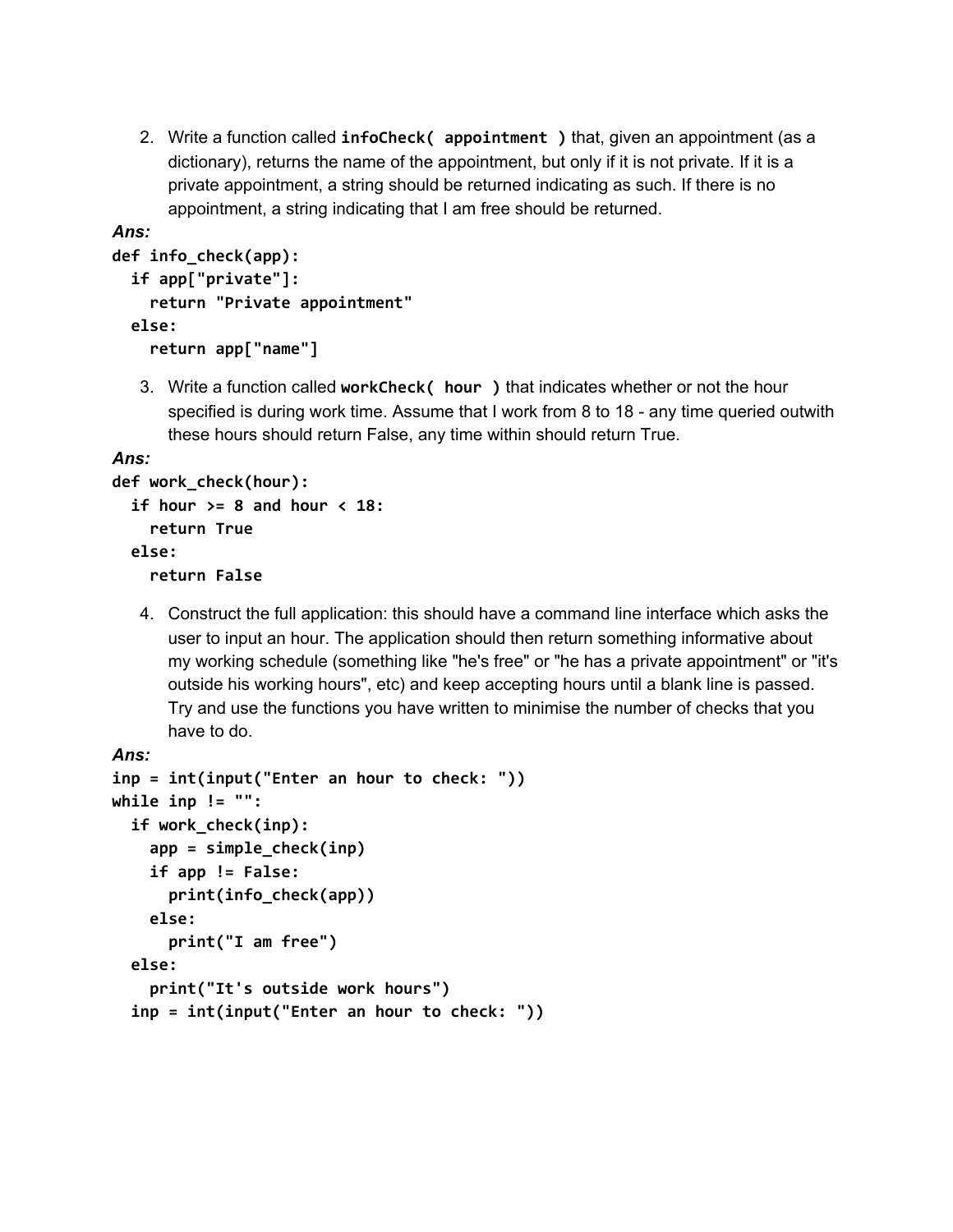# **Networks**

In a network, nodes represent machines which are connected to each other. Each node knows which nodes it is connected to, however these connections may not be fully accurate: sometimes one node will record that it can connect to another, but the other node will not be able to respond. Below is a diagrammatic example of a network:



Some networks have a central system used to monitor and record the connections which exist in a network. This exercise will involve writing a program which mimics the central system.

1. Decide how you would represent the above network in a data structure, recording which nodes each node is connected to.

*Ans:*

```
nodes = {
  1: [2, 4, 5],
  2: [1, 5, 3],
  3: [],
  4: [1],
  5: [2, 6],
  6: [5]
}
```
2. The central system should be capable of listing all the nodes which a given node can connect to. Write a function **cons( node )** which, given a node number, returns all the nodes it can connect to as a list of numbers.

```
Ans:
def cons(node):
  return nodes[node]
```